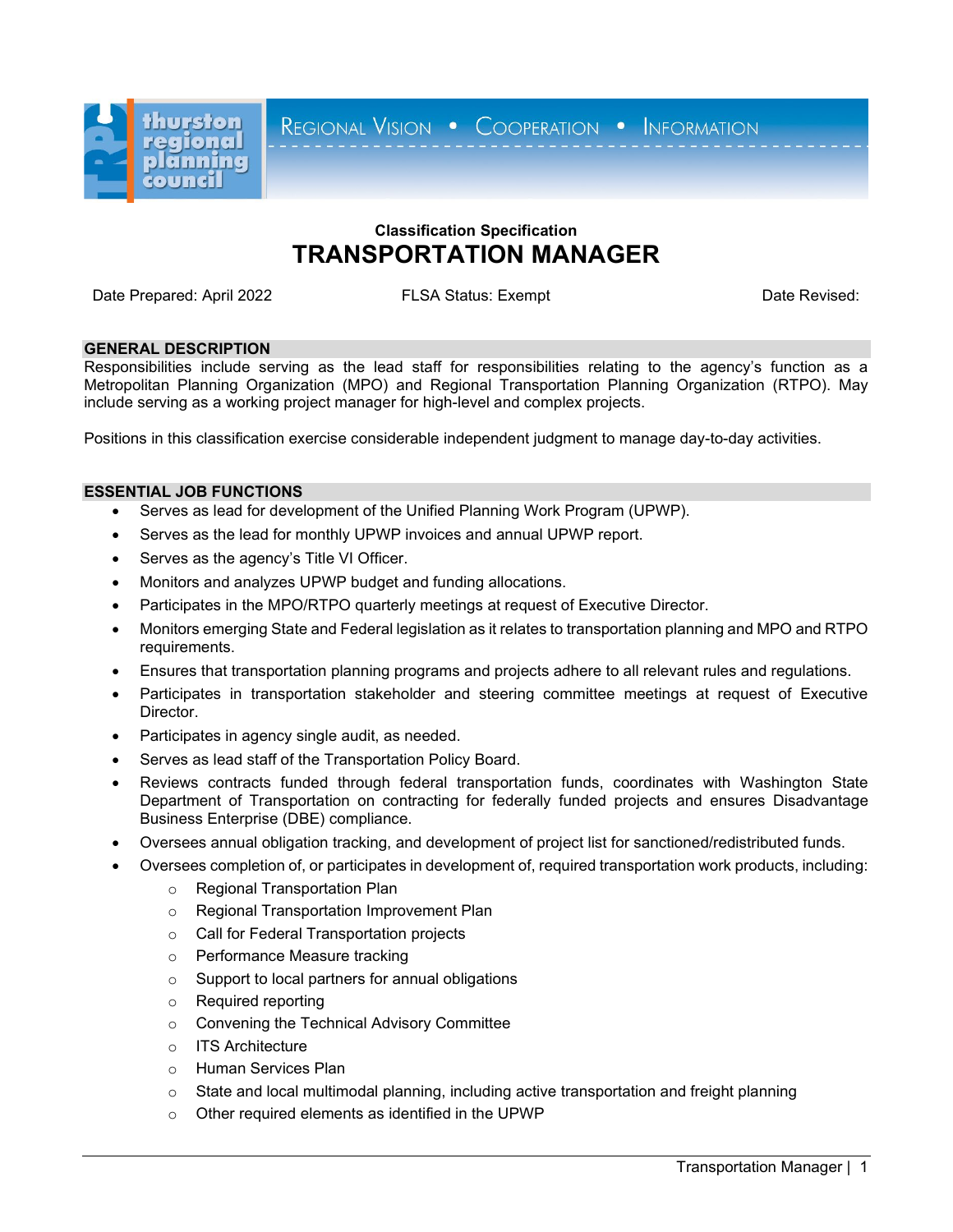- Conducts complex studies related to transportation and associated areas such as land use, community and economic development, or environment.
- Develops scopes of work for grants, projects, and work programs, including budget estimates and staffing levels.
- Identifies funding, training, and technical assistance opportunities.
- Scopes and reviews the technical work of consultants, contracting agencies, and other organizations as appropriate.
- Communicates and interacts with policy makers, executives and administrators of other organizations at the request of the Executive Director.
- Provides technical and administrative staff support for appointed committees, workgroups, and stakeholder groups on transportation planning issues.
- Identifies, develops, and conducts public involvement and education processes.
- Responds to public inquiries with data and information.
- Prepares and presents oral and visual reports to Council, Policy Board, committees, community groups, and private organizations.
- Serves as a working project manager for complex and sensitive projects and programs.

## **OTHER JOB FUNCTIONS**

Performs other related duties as assigned.

#### **DISTINGUISHING FEATURES**

Positions in the Transportation Manager classification are distinguished by the high level of independent responsibility for the agency's transportation work program.

#### **WORKING CONDITIONS**

Work is generally performed indoors in an office environment. Must maintain a level of physical and mental fitness necessary to perform the essential functions of the position.

#### **EDUCATION & EXPERIENCE**

EXPERIENCE – MINIMUM:

- Five years of experience that provides the applicant with comprehensive knowledge of planning principles, practices, and techniques as they relate to transportation.
- Three years of project management and experience with budget responsibilities, must be included in the five years of experience.

#### EDUCATION – MINIMUM:

Bachelor's degree in urban or regional planning or a related field such as geography, transportation, economics, political science, or environmental studies.

#### PREFERRED:

Master's degree in planning or related field.

#### OR SUBSTITUTING

Any demonstrated combination of experience and education, which provides the applicant with the required knowledge and abilities.